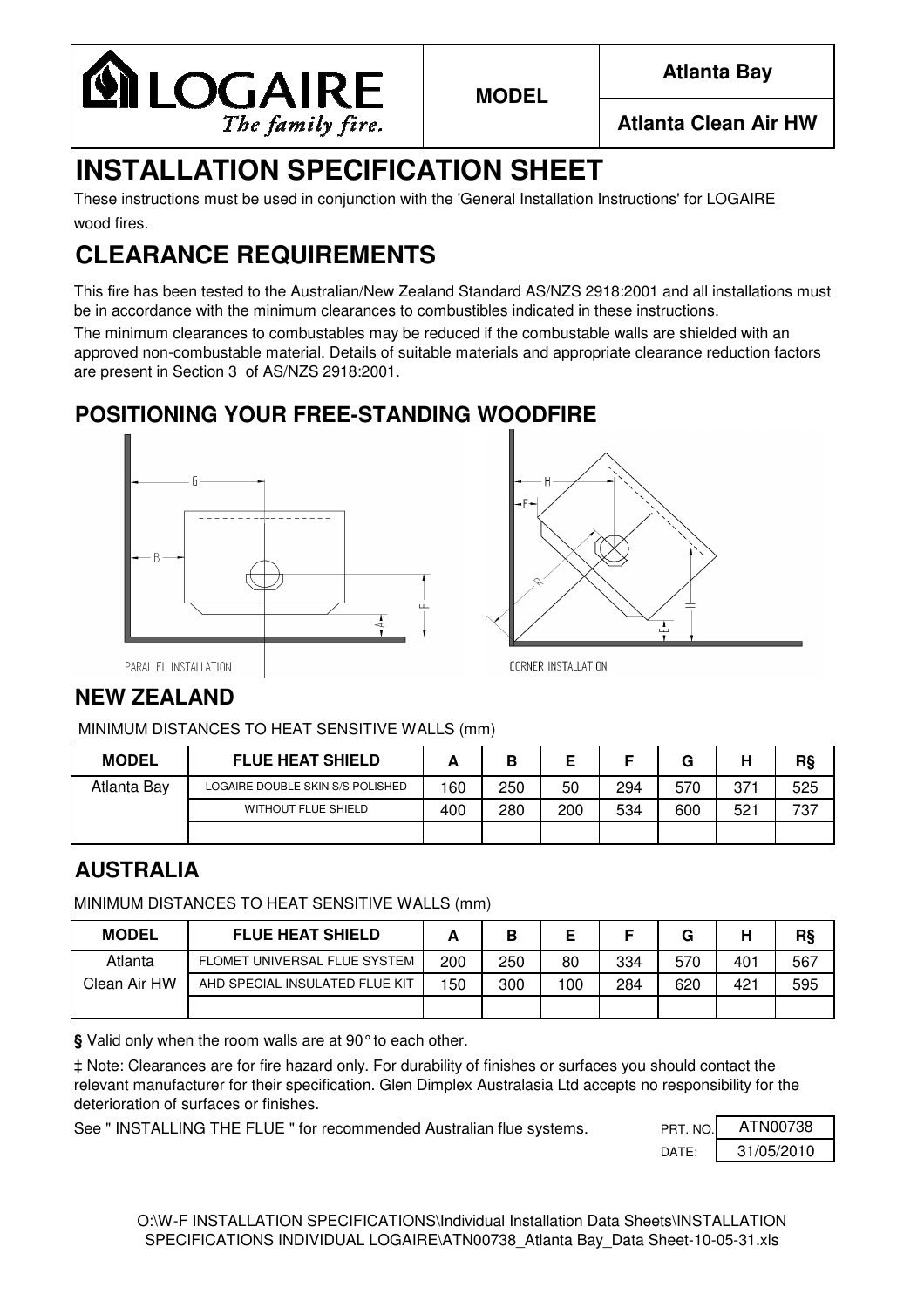## **PARALLEL INSTALLATION FLOOR PROTECTOR (Hearth) REQUIREMENTS**

MINIMUM FLOOR PROTECTOR DIMENSIONS IN mm



# DIMENSIONS IN THE TABLE ARE VALID ONLY WHEN THE FIRE IS EXACTLEY AT ITS MINIMUM ALLOWABLE WALL CLEARANCE.

#### **NEW ZEALAND**

| <b>MODEL</b> | <b>Flue</b><br>Shield | <b>Floor</b><br><b>Protector</b><br>height | A#  | C#  | D   | Е   |     | υ   | K#   | P <sub>2</sub> | P <sub>3</sub> | W   | <b>Floor Protector</b><br>Type Ø |
|--------------|-----------------------|--------------------------------------------|-----|-----|-----|-----|-----|-----|------|----------------|----------------|-----|----------------------------------|
| Atlanta Bay  | $\star$               |                                            | 160 | 300 | 130 | 294 | 600 | 900 | 1062 | 602            | 134            | 640 | <b>ASH</b>                       |
|              | $***$                 |                                            | 400 | 300 | 130 | 534 | 600 | 900 | 1302 | 602            | 134            | 640 | <b>ASH</b>                       |
|              |                       |                                            |     |     |     |     |     |     |      |                |                |     |                                  |
|              |                       |                                            |     |     |     |     |     |     |      |                |                |     |                                  |

\* Logaire double skin S/S polished 1200 mm shield

\*\* Without flue shield

## **AUSTRALIA -** ALL WITH FLUE HEATSHIELD

| <b>MODEL</b> | <b>Flue</b><br><b>Shield</b> | <b>Floor</b><br><b>Protector</b><br>height | A#  | C#  | D   | c   |     | υ   | K#   | P <sub>2</sub> | P <sub>3</sub> | W   | <b>Floor Protector</b><br>Type $\varnothing$ |
|--------------|------------------------------|--------------------------------------------|-----|-----|-----|-----|-----|-----|------|----------------|----------------|-----|----------------------------------------------|
| Atlanta      | $\star$                      |                                            | 200 | 300 | 130 | 334 | 600 | 900 | 1102 | 602            | 134            | 640 | <b>ASH</b>                                   |
| Clean Air HW | $***$                        |                                            | 150 | 300 | 130 | 284 | 600 | 900 | 1052 | 602            | 134            | 640 | <b>ASH</b>                                   |
|              |                              |                                            |     |     |     |     |     |     |      |                |                |     |                                              |
|              |                              |                                            |     |     |     |     |     |     |      |                |                |     |                                              |

\* FLOMET UNIVERSAL FLUE SYSTEM

\*\* AHD SPECIAL INSULATED FLUE KIT

Ø for minimum constructional requirements see general installation instructions.

**#** Valid only when the fire is exactly at its minimum allowable wall clearance.

NOTE: Where a fan is being fitted, you may prefer to increase the 'A' dimension to 100 mm to provide easier access for servicing. If so, the amount you add to 'A' to bring it to 100 mm must also be added to the 'C' and 'S' dimensions.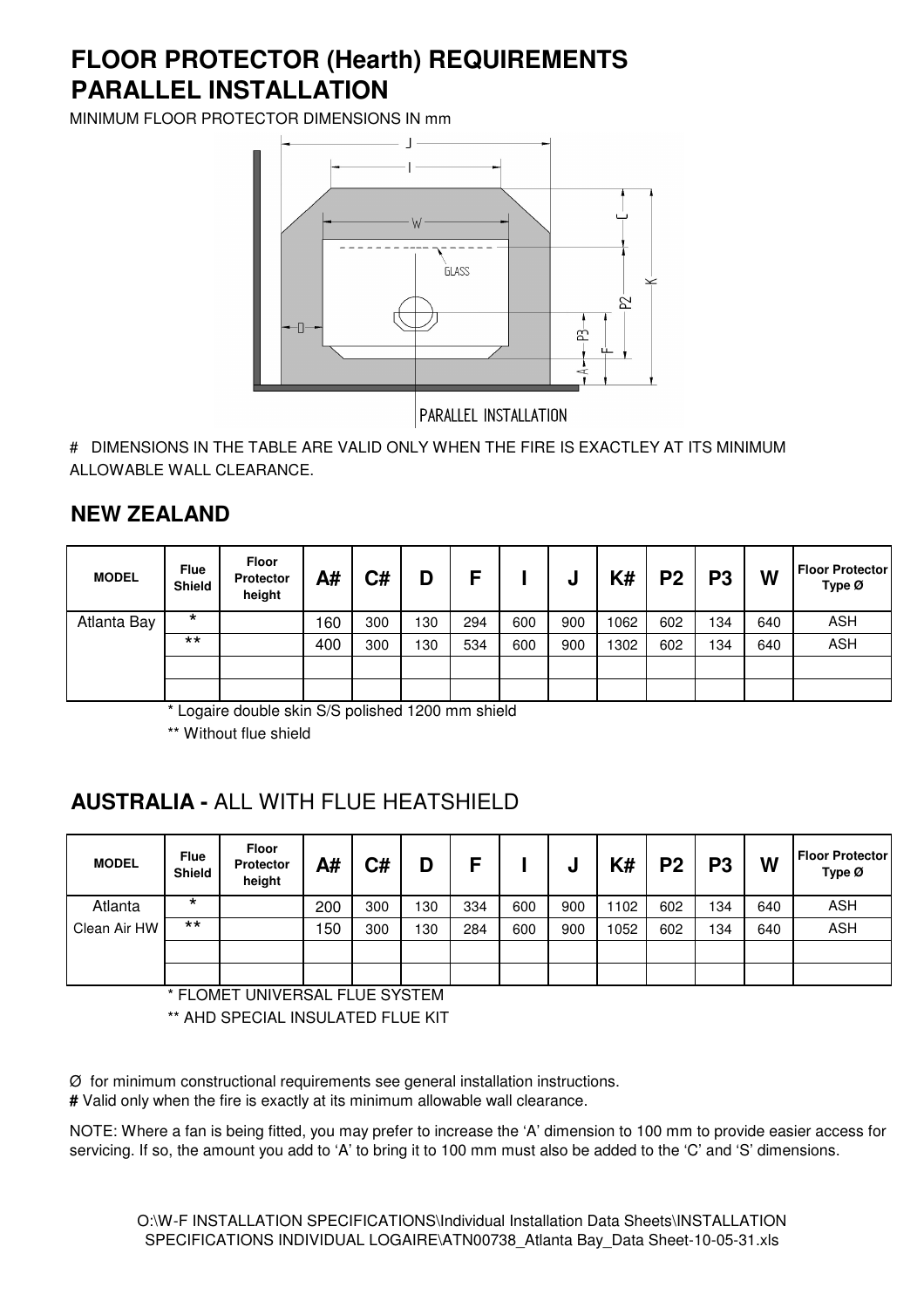### **FLOOR PROTECTORS (Hearth) REQUIREMENTS CORNER INSTALLATION**

MINIMUM FLOOR PROTECTOR DIMENSIONS IN mm



# DIMENSIONS IN THE TABLE ARE VALID ONLY WHEN THE FIRE IS EXACTLEY AT ITS MINIMUM ALLOWABLE WALL CLEARANCE.

#### **NEW ZEALAND**

| <b>MODEL</b> | <b>Flue</b><br>Shield | <b>Floor Protector</b><br>Distance above Floor | С   | Е   | H#  | L#   | M#   | N   | R#  | <b>FLOOR</b><br><b>PROTECTOR TYPE</b> |
|--------------|-----------------------|------------------------------------------------|-----|-----|-----|------|------|-----|-----|---------------------------------------|
| Atlanta Bay  | $\star$               |                                                | 300 | 50  | 371 | 1293 | 1126 | 768 | 525 | <b>ASH</b>                            |
|              | $***$                 |                                                | 300 | 200 | 521 | 1505 | 1276 | 768 | 737 | <b>ASH</b>                            |
|              |                       |                                                |     |     |     |      |      |     |     |                                       |
|              |                       |                                                |     |     |     |      |      |     |     |                                       |

\* Logaire double skin S/S polished 1200 mm shield

\*\* Without flue shield

#### **AUSTRALIA**

| <b>MODEL</b> | <b>Flue</b><br>Shield | Floor Protector<br>Distance above Floor | C   | Е   | H#  | L#   | M#   | N   | R#  | <b>FLOOR</b><br><b>PROTECTOR TYPE</b> |
|--------------|-----------------------|-----------------------------------------|-----|-----|-----|------|------|-----|-----|---------------------------------------|
| Altlanta     | $\star$               |                                         | 300 | 80  | 401 | 1335 | 1156 | 768 | 567 | <b>ASH</b>                            |
| Clean Air HW | $***$                 |                                         | 300 | 100 | 421 | 1363 | 1176 | 768 | 595 | <b>ASH</b>                            |
|              |                       |                                         |     |     |     |      |      |     |     |                                       |
|              |                       |                                         |     |     |     |      |      |     |     |                                       |

FLOMET UNIVERSAL FLUE SYSTEM

\*\* AHD SPECIAL INSULATED FLUE KIT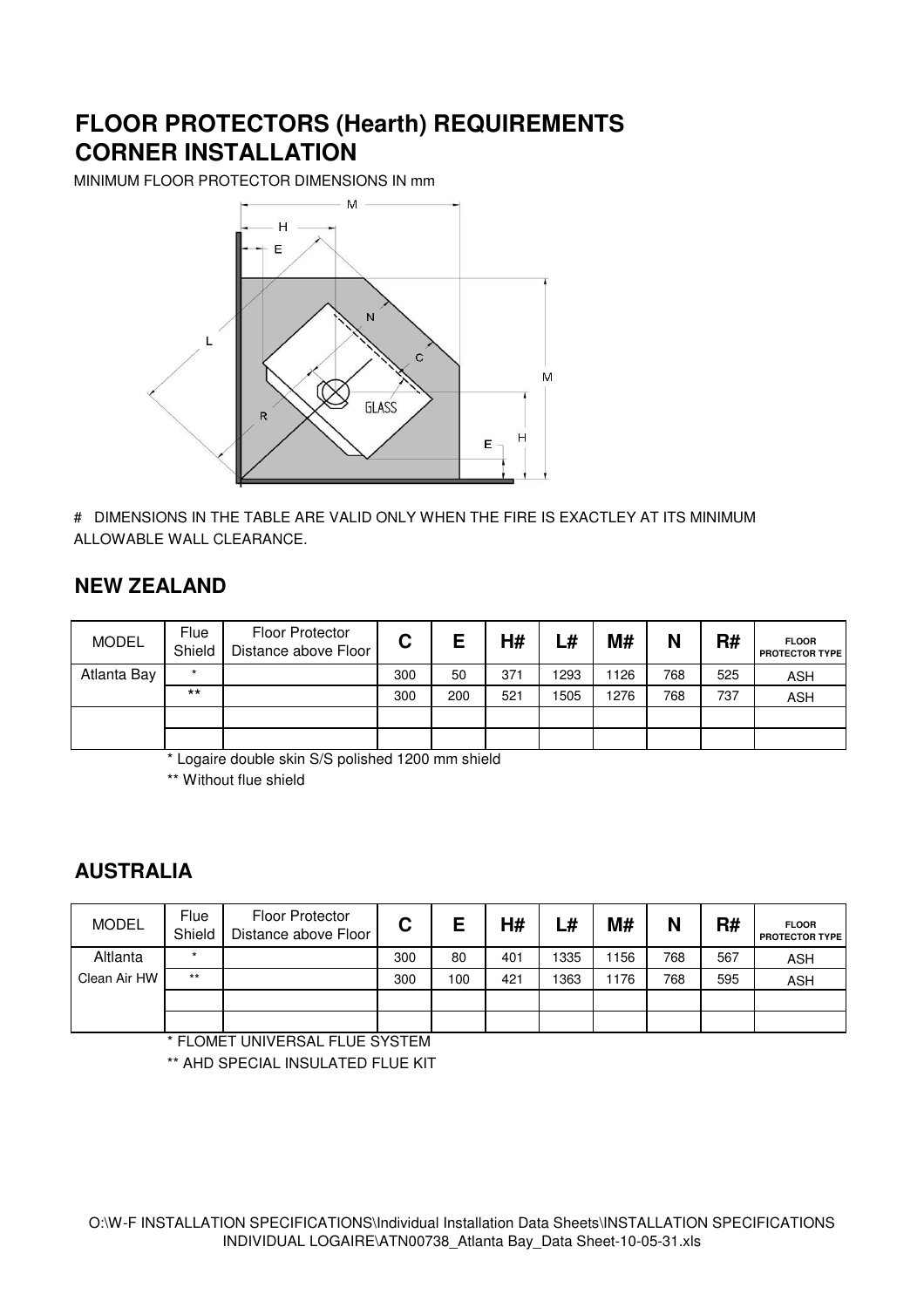### **FREE STANDING FIRE DIMENSIONS**



| <b>MODEL</b> | P <sub>1</sub> | P <sub>3</sub> | Н   | W   | S <sub>1</sub> | S <sub>2</sub> | S <sub>3</sub> | S <sub>4</sub> |
|--------------|----------------|----------------|-----|-----|----------------|----------------|----------------|----------------|
| Atlanta Bay  | 595            | 134            | 754 | 640 | -              | 210            | 164            | 380            |
|              |                |                |     |     |                |                |                |                |
| Atlanta      | 595            | 134            | 754 | 640 | -              | 210            | 164            | 380            |
| Clean Air HW |                |                |     |     |                |                |                |                |